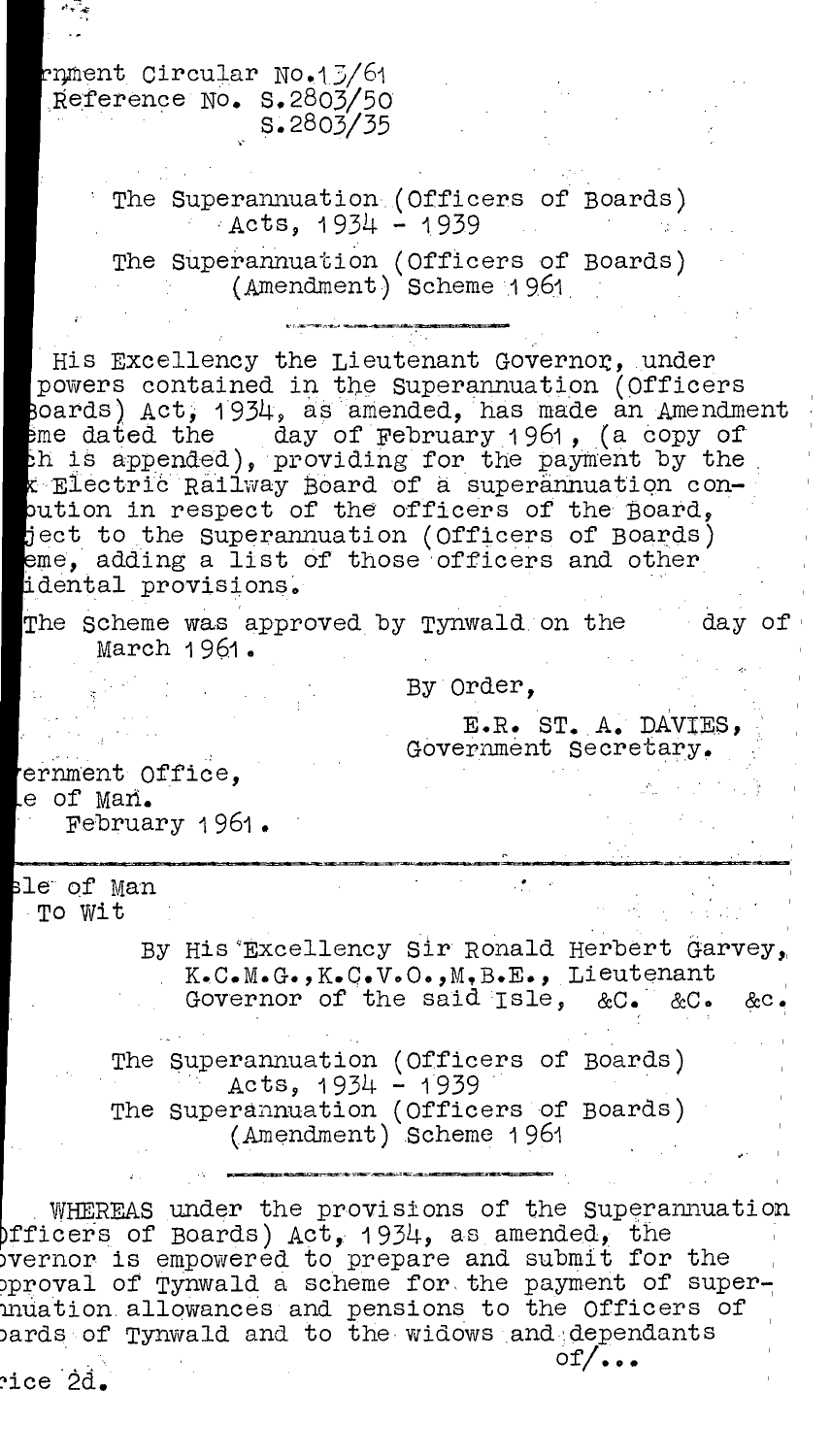of deceased officers of the Boards or any of the Boards, and such scheme shall contain such provisi as the Governor considers necessary.

AND WHEREAS it is also provided that any sche made, by the Governor under the provisions of the A may, from time to time,be varied or revoked by a s sequent scheme prepared by the Governor.

AND WHEREAS it is further provided that upon Scheme being approved by Resolution of Tynwald, su scheme shall have effect as if the scheme was an  $\mathcal{A}$ of. Tynwald.

AND WHEREAS the Manx Electric Railway Board .h been declared to be 'a Board of Tynwald for the pur of the superannuation (Officers of Boards) Acts and is now necessary to provide for the superannuation the officers of that Board.

NOW, THEREFORE, I, the said Lieutenant Govern in exercise of the powers conferred upon me as afor siad and of all other powers me in this behalf enat do hereby make the following scheme :-

1. 1) This Scheme may be cited as "The Superannu (Officers of Boards) (Amendment) Scheme 1961", and shall be construed as one with the Superannuation (Officers of Boards) Scheme 1959, and that Scheme this Scheme may be together cited as the Superannu (Officers of Boards) Schemes 1 959 and 196t..

' (2) This Scheme shall come into force on the fi day of April 1961.

 $(3)$  The Interpretation Act 1949 shall apply to interpretation of this Scheme as it applies to the interpretation of an Act of Tynwald.

'2. In this Scheme; unless the context otherwise .requires, ,the following expressions have the meanin hereby assigned to them that is to say  $:-$ 

"principal Scheme" means the Superannuation (Officers of Boards), Scheme 1959.

After paragraph 11 of the principal Scheme ther shall be inserted the following paragraph -

. "11A. With effect from the 1st day of April 1961 the Manx Electric Railway Board shall pay to the Treasurer every half year during which the Scheme is in operation.  $\omega \in \mathcal{C}_{\mathcal{M}}$  .  $\delta\phi_{\rm{max}}$ a sum equal to nine and a half per centum (9 $\frac{1}{2}\%$ ) of the total superannuable remuneration/... a sa Si